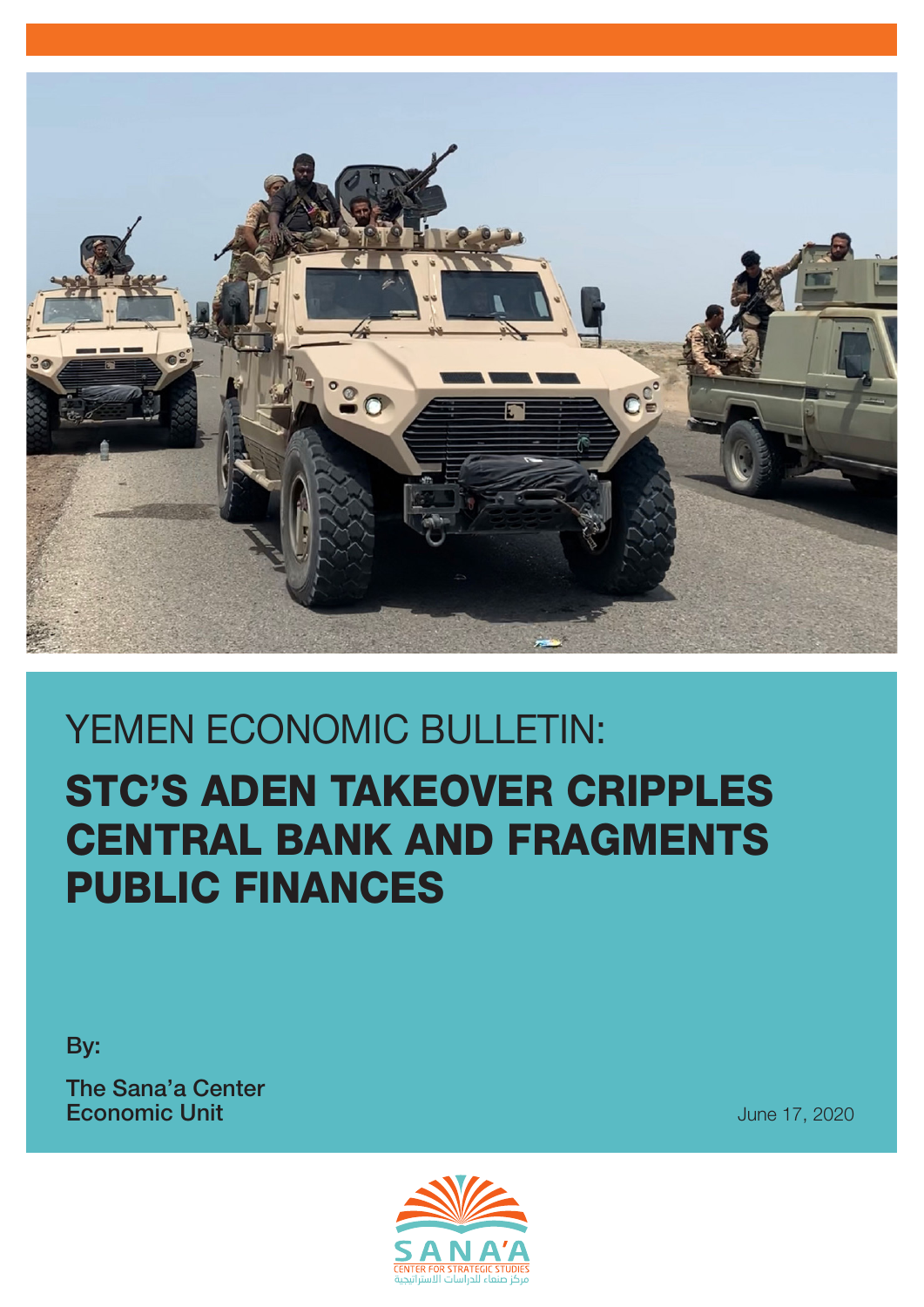#### YEMEN ECONOMIC BULLETIN:

## STC'S ADEN TAKEOVER CRIPPLES CENTRAL BANK AND FRAGMENTS PUBLIC FINANCES

By: the Sana'a Center Economic Unit

June 17, 2020

and the control of the control of the

**Contract Contract Contract Contract** 

COVER PHOTO: STC fighters wait on the coastal highway connecting Abyan to Aden, near Sheikh Salem village, on May 2020 ,15. // Sana'a Center photo by Rageh Abdulrab

The Yemen Economic Bulletin by the Sana'a Center serves as Yemen's go-to economic newsletter, providing detailed analysis, commentaries, reactions and actionable recommendations.



The Sana'a Center for Strategic Studies is an independent think-tank that seeks to foster change through knowledge production with a focus on Yemen and the surrounding region. The Center's publications and programs, offered in both Arabic and English, cover political, social, economic and security related developments, aiming to impact policy locally, regionally, and internationally.

© COPYRIGHT SANA´A CENTER 2020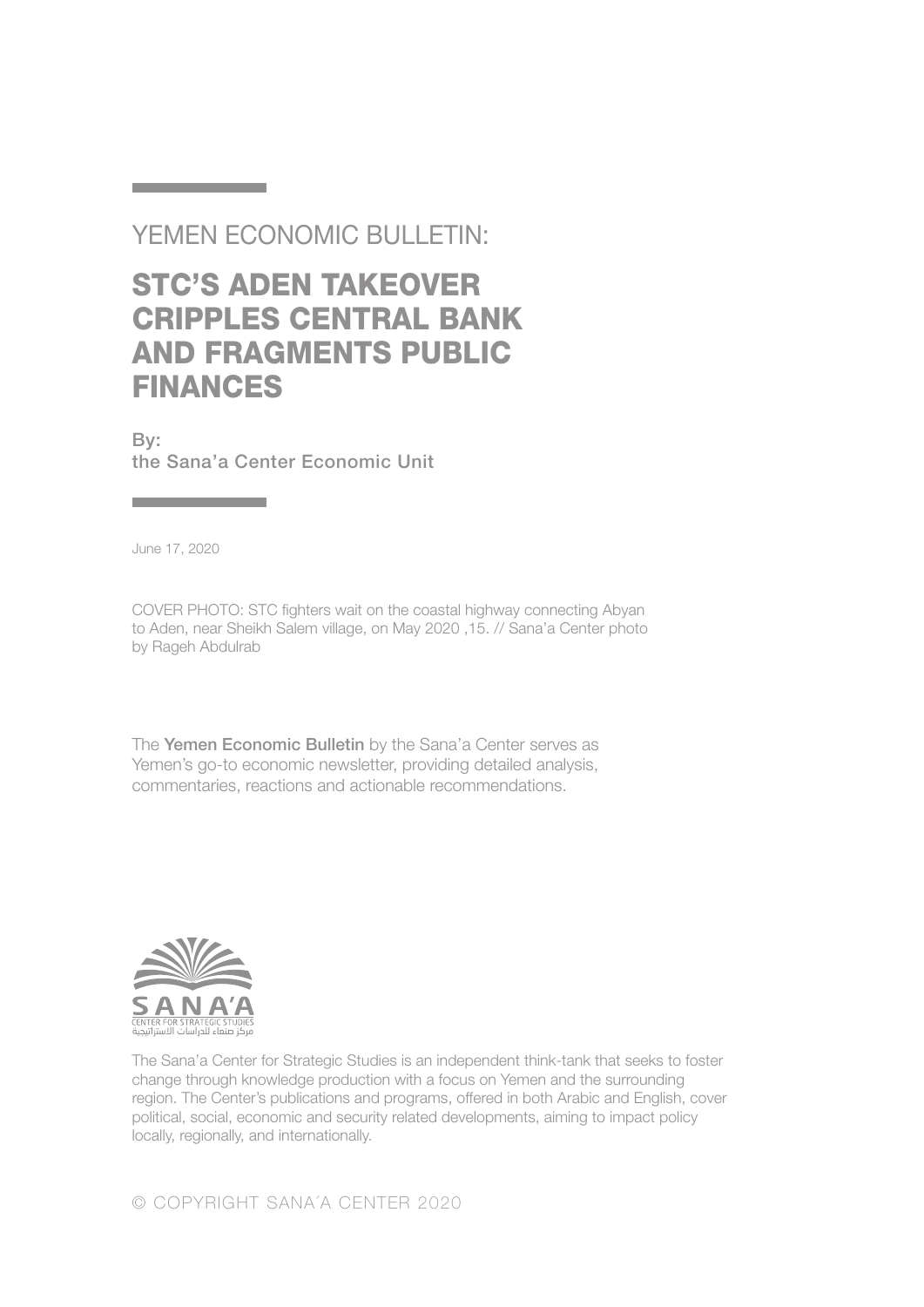On 25 April, the Southern Transitional Council (STC) declared emergency self-rule across all southern Yemen in a direct challenge to the authority of the internationally recognized Yemeni government. This assertion of influence was quickly shown to be overly ambitious, with various southern governors rejecting the STC declaration and Yemeni government forces fighting back. The military and security situation in the south thus fractured, with the STC and affiliated forces in the west, government forces to the east, and the two clashing in Abyan governorate in the middle.

Importantly, the STC solidified control over Aden – which had been both the interim capital and financial hub of the Yemeni government – and brought key public institutions under its control. The fourth article of the STC self-rule declaration announced structures that seemed to mimic those the Houthi's Supreme Revolutionary Committee has deployed to impose control in Yemen's northern areas, with the STC announcing the formation of oversight committees to "monitor performance" and "combat corruption". This has included appointing loyalist officials to management positions in state institutions, according to a source aware of the proceedings.

Ahmed Bin Breik, Chairman of the Southern Self-Administration Committee, issued a decree mandating all state institutions and administrative apparatus in southern governorates deposit their revenues into an STC-controlled consolidated account at Bank Al-Ahli Al-Yemeni, otherwise known as the National Bank of Yemen (NBY). On May 5, the STC ordered public customs and tax offices operating in the Free Zone, Al-Mualla and Al-Zait areas of Aden port to deposit revenues at NBY instead of the Aden central bank, where they are legally mandated to go. In enforcing the redirection of public revenues, the STC closed the central bank offices at the Aden port facilities, confiscated YR639 million worth of existing customs and tariffs, and transferred these to NBY.

The STC chose NBY to act as the state treasury for their so-called "Self-Administration" office due to its deep roots and extensive networks across southern Yemen. Established as a fully state-owned entity in 1969 in what was then the People's Democratic Republic of Yemen (also known as South Yemen) through the nationalization of all the foreign bank branches operating in the south at the time, NBY is the only Yemeni commercial bank headquartered in Aden, with 23 branches across the south and four in the north. Notably, Mohammed Halboub, who was appointed NBY's chairman of the board in 2017, is a prominent supporter of southern secession.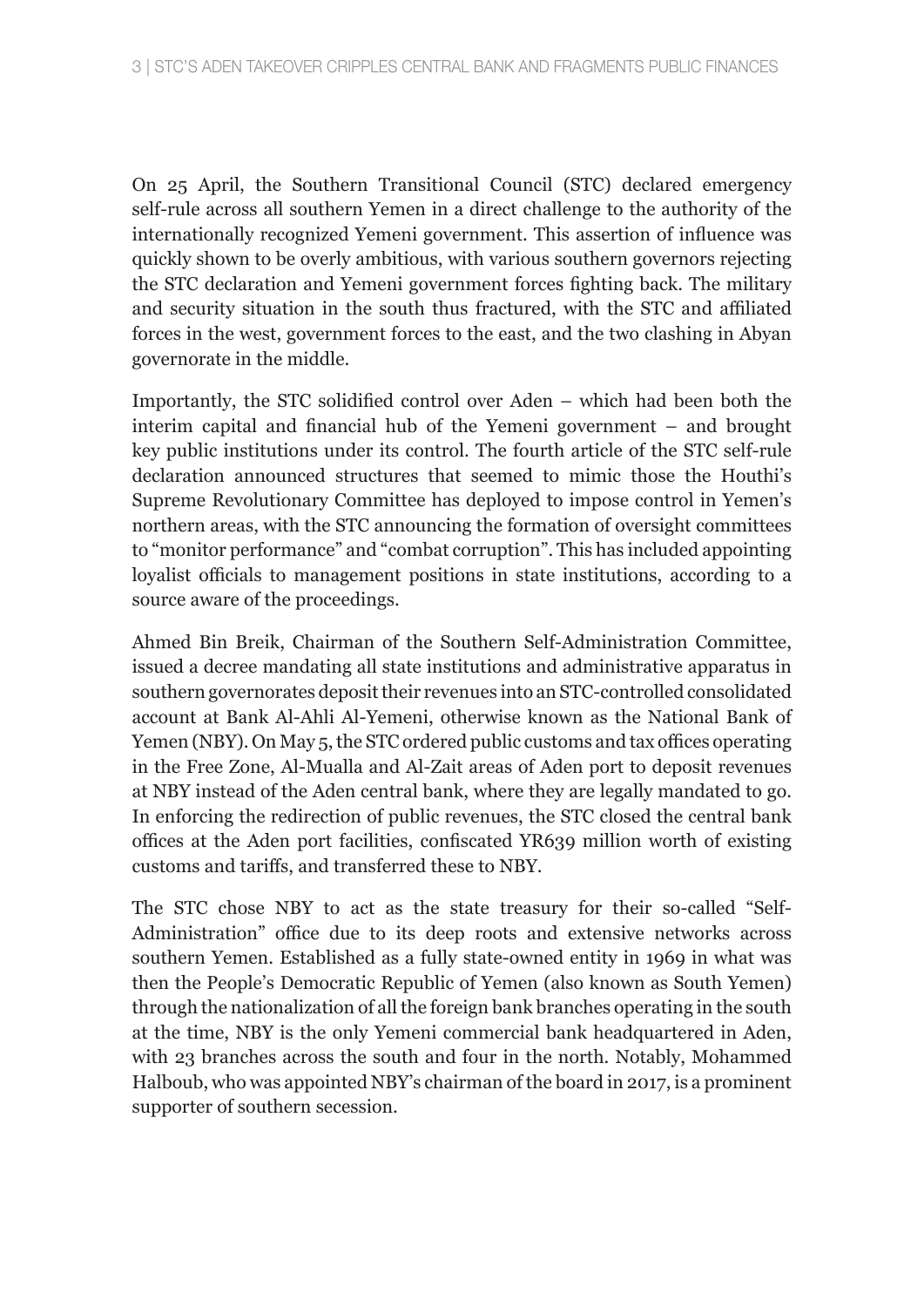While the central bank building itself in the Crater district of Aden remains nominally under the Yemeni government's control, with Saudi soldiers stationed inside the compound and STC-allied forces guarding the perimeter, whether it is able to function properly and in accordance with its own by-laws remains questionable. One of the central bank's primary functions is to act as the treasurer and implementer of the state budget, and the STC – through its military takeover and declaration of self-rule – has partially appropriated this function from the central bank and given it to NBY. In violation of the CBY's legally mandated autonomy, Ahmed Bin Breik, the head of the STC's Self-Administration board, on May 13 signed a decree ordering central bank vice governor Shakib Hubaishi to transfer YR4.5 billion to a money exchange company to pay the salaries of STCaffiliated military forces, according to a source aware of the interaction.

According to a well-placed banking official who spoke on condition of anonymity, the central bank in Aden is still carrying out other primary functions free of direct STC intervention, including the management of foreign currency reserves to support import financing. However, the central bank's ability to maintain a degree of monetary stability depends heavily on its ability to make the major players in the foreign exchange market – such as commercial banks, money exchange firms and commodity importers – abide by its circulars. Many of these major market players in southern Yemen operate from Aden, Lahj and Al-Dhalea, governorates where the STC has seized control from the Yemeni government, meaning central bank staff responsible for currency market regulation in these areas currently face daunting difficulties, thus limiting the central bank's ability to maintain price stability.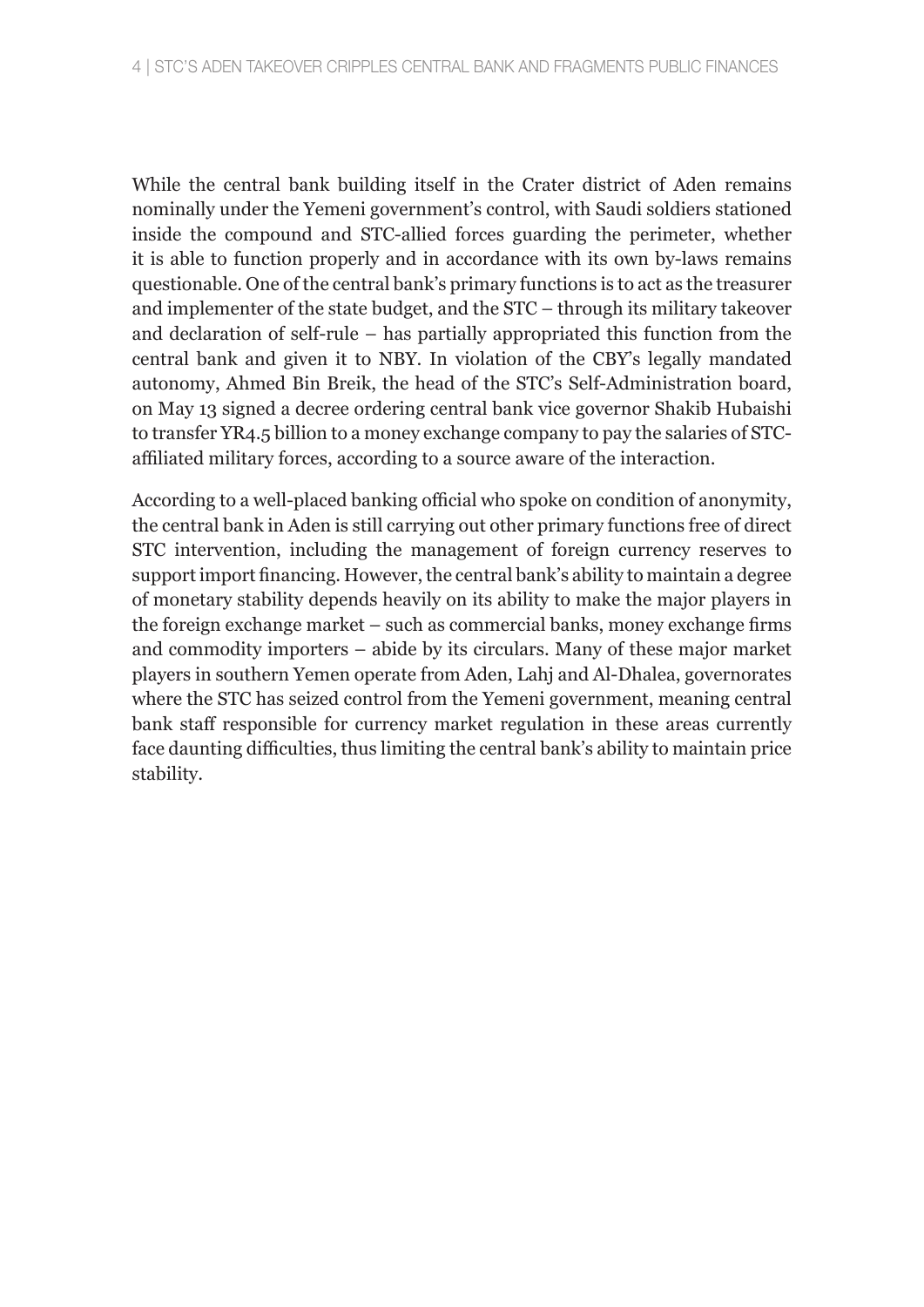#### **Accelerating Yemen's Fiscal, Monetary and Institutional Fracturing**

The Yemeni government ordered the official CBY headquarters relocated from Sana'a to Aden in September 2016. Since then there have been two central banks in Yemen competing for national purview, with the Aden branch leveraging its international recognition and the Sana'a branch its influence over the country's largest financial hub. As this rivalry for monetary control between the two has intensified it has increasingly undermined the overall Yemeni rial-based currency system and spurred a migration toward the use of other currencies – primarily Saudi riyals and US dollars – for financial transactions inside the country. A major acceleration in this process came in January this year when the Houthi authorities banned newly printed currency bills issued in Aden from circulating in areas they control, prompting an increasing disparity in the Yemeni rial's value between northern and southern areas: as of June 15, the exchange rate in Sana'a was YR625 per US\$1 while in Aden it was YR755 per US\$1.

The STC's establishment of its own Supreme Economic Committee (SEC) on May 11 intensified the economic fracturing as this entity appears to be a direct counterpoint to the National Economic Committee established by the Hadi government in August 2018. While the framework of the SEC is still unpublished, all indications are that its main duties include the management of monetary and fiscal policies, which would mean the CBY would face competition in carrying out the primary functions for which it is mandated to be the sole arbiter. The SEC declared in its first public statement on June 13 that it will disallow the Aden central bank from issuing to market any new rial banknotes, arguing such a move was necessary to rein in recent deterioration in the YR-US\$ exchange rate. On the same day, STC-affiliated forces seized seven containers filled with newly-printed bills as they were being transported from Aden port to the CBY building, with the money then being taken to an STC military compound. A source at the central bank confirmed that some YR60 billion in banknotes, worth almost US\$80 million, was seized. In May the Aden central bank had received a shipment of roughly YR110 billion in newly-printed banknotes from the Russia-based Goznak Printing Company.

On the fiscal side, during the conflict the Houthi authorities have been largely successful in collecting available public revenues in areas they control, while the Yemeni government has faced challenges, having failed to bring all central bank branches in areas it nominally controls under one umbrella. For instance, the Marib branch has yet to be fully connected to the Aden central bank's electronic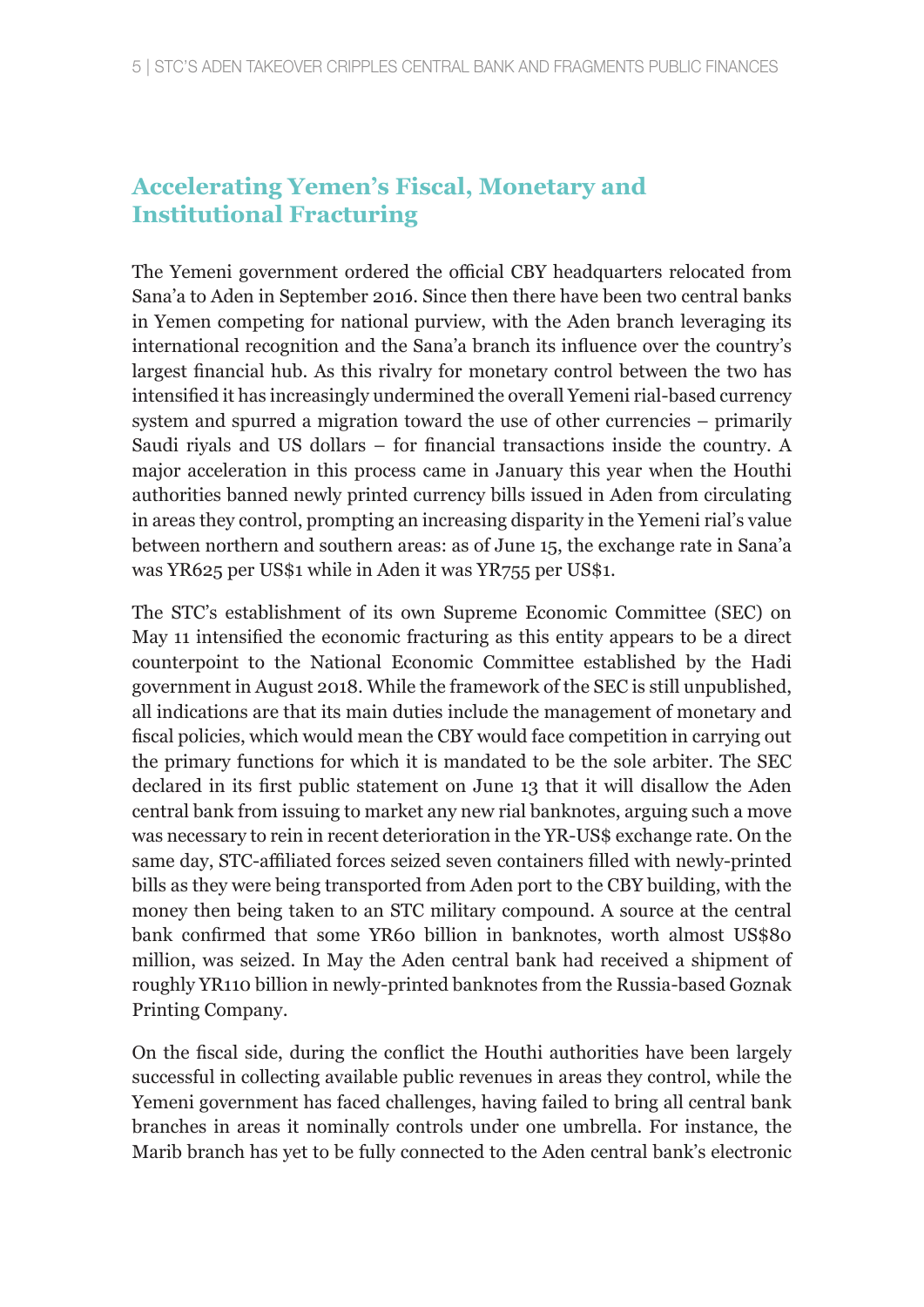terminal system, limiting monitoring, while also failing in its obligation to transfer all excess liquidity to the central bank headquarters. Meanwhile, central bank branches in the governorates of Hadramawt and Al-Mahra operate somewhat independently from the center in many aspects related to state budget implementation. As a result, these governorates have largely maintained de facto control over locally-generated revenues that should be under the government's purview, instead channeling them for use by the local authorities and facilitating self-governance in these areas. Such actions clearly contradict the Local Authority Law of 2000 and – absent the Yemeni government addressing the practice with new regulations – appear to be creating new facts on the ground that will likely play into any future negotiations regarding a new federal structure for Yemen, which some prominent observers see as an inevitable outcome of the war.

The Yemeni government's monetary leverage has been challenged and its fiscal capacities compromised for years; the STC's self-rule declaration and takeover of Aden has undermined the government's position even further.

Immense new economic stressors have also emerged in parallel. Various financial experts and Sana'a Center economists are forecasting a massive drop in remittances, Yemen's largest source of foreign currency, due to the COVID-19 related economic contraction in Saudi Arabia and elsewhere. International aid agencies are carrying out large-scale reductions in their Yemeni operations due to funding shortfalls, meaning hundreds of millions fewer dollars entering the country. The slide in global oil prices since March has dramatically reduced the value of the country's only significant export and the Yemeni government's largest revenue source. These developments, in conjunction with the STC seizing control of state revenue sources in Aden, will erase most government budget revenues and likely force massive public payroll cuts.

Over the last two years, the Aden CBY has also overcome many challenges with generous bilateral support from Saudi Arabia. In particular a US\$2 billion Saudi deposit at the central bank in 2018 has supported the CBY's import financing mechanism and letters of credits scheme, undertaken in cooperation with the banking sector to secure and essentially subsidize consistent inflows of essential food commodities to Yemen. This has played a vital role in economic stabilization and containing the humanitarian crisis through stabilizing per capita purchasing power, which is mostly correlated to the rial's value. In exchange for selling foreign currency from the Saudi deposit, the CBY has received liquidity in Yemeni rials, which have been used to finance the government's high deficit and help curb impulsive monetary expansion (ie. printing new banknotes) to cover budget shortfalls. Thus the Saudi deposit has also been a crucial source of public funding.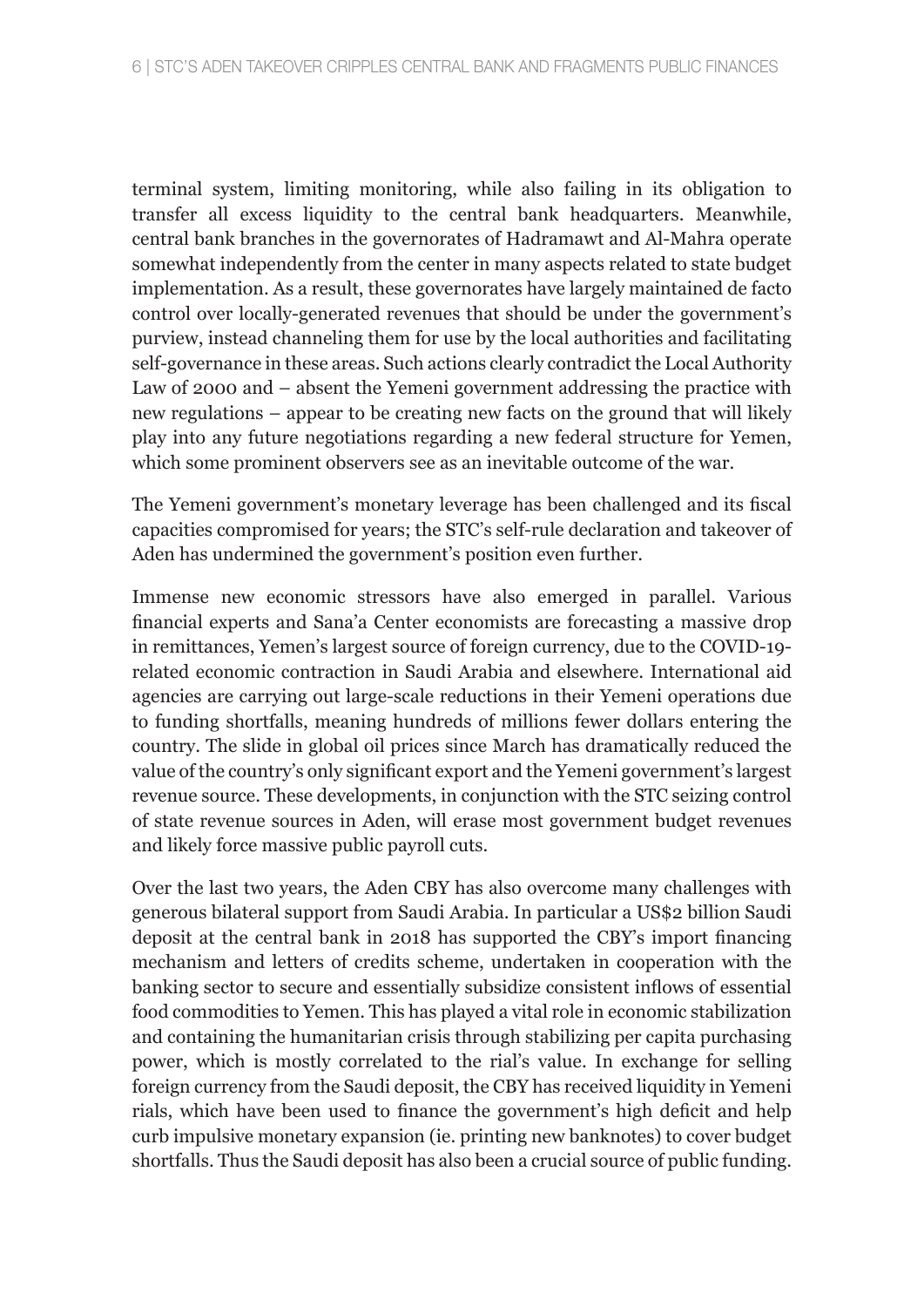The Saudi deposit, however, is soon to be exhausted, with the remaining reserves insufficient to cover two months worth of imports. The Aden central bank had already entered a foreign currency reserve crisis prior to the STC declaration of self-rule. The effective coup by the southern secessionists is a major blow to the Riyadh Agreement – the Saudi sponsored deal in November 2019 to mend the STC-Yemeni government rift – and has created circumstances that will discourage Saudi Arabia from replenishing its foreign reserve support. The security situation in southern Yemen is fragile and the Aden central bank is crippled. Yemen's northern neighbor is also in the midst of its own massive budget cuts and no other international donor appears eager to step forward and take Riyadh's place.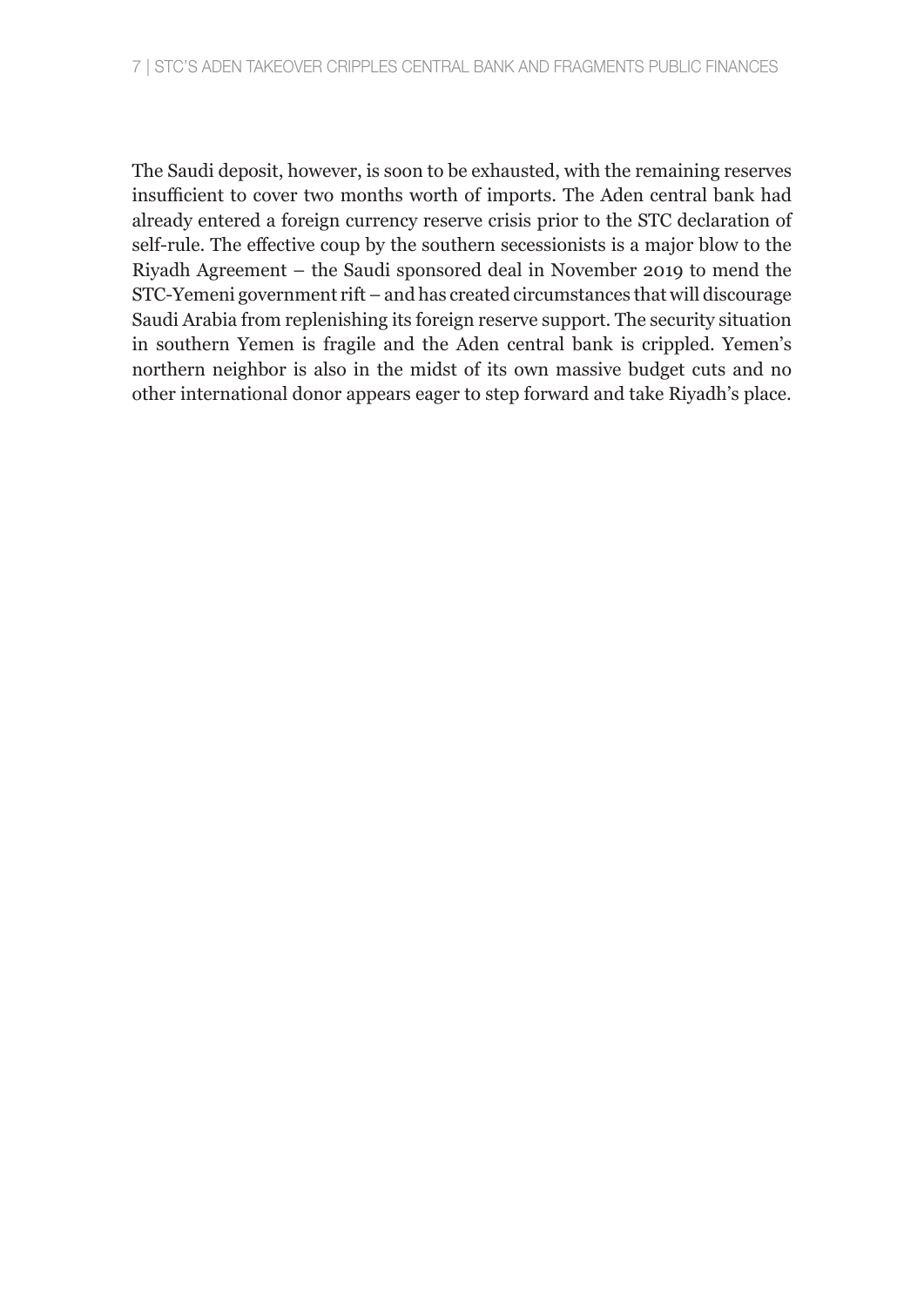#### **Looking ahead**

There has been little indication since the STC declaration of self-administration that the Yemeni government will be able to secure its authority in the city in the near future. The prospects, therefore, for keeping its central bank operating in the city are also dim. If the Riyadh Agreement becomes an irredeemable failure, Ataq in Shabwa governorate or Sayoun in Hadramawt would appear to be the most viable options for relocating the central bank headquarters, though as of this writing the Yemeni government has put forward no plan by which to carry out such an operation.

Notably, there had been minimal planning preceding President Abdo Rabbu Mansour Hadi's 2016 decree ordering the central bank headquarters relocated from Sana'a to Aden, a hasty decision that temporarily eviscerated the central bank's ability to carry out its basic functions. For instance, it was only in late 2017 that the central bank regained functional access to the SWIFT network and was able to carry out international financial transactions. In the years since the Aden central bank has undergone a series of institutional, technical and human resource overhauls to build back its operational capacities; relocating it again would be immensely arduous, even without the pandemic, and its functionality would almost certainly be undermined for several years.

Thus, the Yemeni government-controlled central bank faces the very real prospect of shortly having no place to operate from and almost no money to operate with.